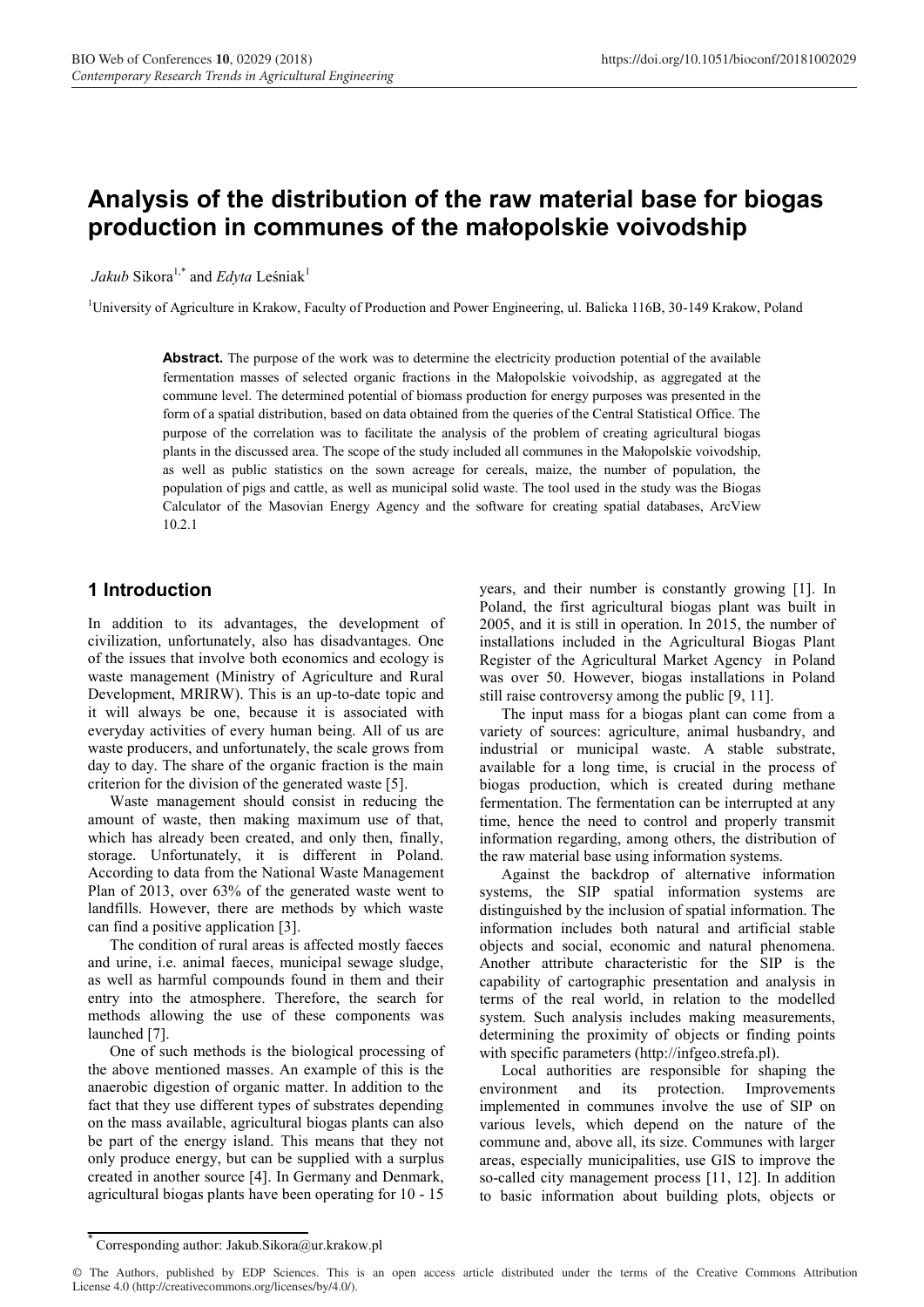utilities, the spatial development plan plays a significant role [13, 14].

The purpose of the work was to determine the electricity production potential of the available fermentation masses of selected organic fractions in the Małopolskie voivodship, as aggregated at the commune level. The determined potential of biomass production for energy purposes was presented in the form of a spatial distribution, based on data obtained from the Central Statistical Office's queries. The purpose of the correlation was to facilitate the analysis of the problem of creating agricultural biogas plants in the discussed area.

#### **2 Methodology and subject of study**

Data for analysis were obtained from the Local Data Bank of the Statistical Office in Krakow. Data on the sown area and livestock population by type of farm at the municipal level in the Małopolskie voivodship, as well as the population of individual communes, was obtained from the Agricultural Census (PSR) as of Dec 31, 2014. The data were divided into groups:

- cereal mass,

- organic mass,
- animal production waste,
- municipal waste.

The sorted data were collected in the MS Excel spreadsheet, where further calculation activities were performed. Then the mean annual mass of yields in Mg was calculated for individual subgroups. In the case of animal production, the focus was on the annual amount of manure produced. Data referring to the population was used to determine the amount of municipal organic waste in Mg per year.

The obtained data were used to calculate the annual methane yield; the tool used was the Biogas Calculator of the Masovian Energy Agency. The calculator is used to estimate the volume of biogas production, as well as the amount of investment in biogas investments, and its economics.

CH4yieldfrom vegetable substrates is calculated based on the amount of their yields, animal production – based on the amount of manure produced, and human production - based on the amount of organic municipal waste production, as shown by the following equation:

$$
U_{CH4} = P_J * W [m^3 * (year)^{-1}]
$$
 (1)

where:

 $U_{CH4}$  - annual methane yield from individual fractions  $[m^3*(year)^{-1}]$ ,

 $P_1$ - annual production unit of CH<sub>4</sub>(data from the Biogas Calculator)  $[m<sup>3</sup>*(year * Mg)<sup>-1</sup>]$ ,

W - annual amount of input from individual fractions  $(M_P, or I_O, or I_{OK})$  [Mg],

The assumed biomass potential is presented in Table 1.

| <b>Type of input</b>                | Annual substrate input [Mg | Annual methane production   |
|-------------------------------------|----------------------------|-----------------------------|
|                                     | $\text{year}^{-1}$         | $[m^3$ year <sup>-1</sup> ] |
| ENERGY CROPS AND AGRICULTURAL WASTE |                            |                             |
| Wheat - silage                      |                            | 111.52                      |
| Maize - silage                      |                            | 94.11                       |
| Rape - silage                       |                            | 167.55                      |
| Whole potatoes                      |                            | 96.19                       |
| Onion                               |                            | 43.87                       |
| ANIMAL HUSBANDRY WASTE              |                            |                             |
| Cattle manure                       |                            | 45.07                       |
| Pig manure                          |                            | 43.30                       |
| <b>MUNICIPAL WASTE</b>              |                            |                             |
| Organic municipal waste             |                            | 131.66                      |

**Table 1**. Methane production from selected organic fractions

The next step was to calculate the nominal power of the generator in the cogeneration system. It was determined from the equation:

$$
E_{el} = \frac{E_{tot} * \eta_{el}}{T_p} \text{ [kW]}
$$
 (2)

where:

 $E_{\text{tot}}$ - total thermal energy contained in fuel [kWh],  $\eta_{el}$ - efficiency of electricity conversion [%],  $T_p$ - biogas introduction time [h].

$$
E_{\text{tot}} = V_{\text{sub}} * Q_{\text{bio}} \text{[kWh]}
$$
 (3)

where:

 $V_{sub}$  - flow of biogas volume  $[m<sup>3</sup>*(d)<sup>-1</sup>]$ ,

 $Q_{bio}$  - calorific value of biogas [kWh\*(m<sup>3</sup>)<sup>-1</sup>] [5].

In order to calculate the total heat energy contained in the fuel, the annual methane yield was divided into 365 days, which resulted in information about the daily yield.

$$
V_{sub} = \frac{U_{CH4}}{365} \left[ m^3 * (d)^{-1} \right] \tag{4}
$$

Then, the calorific value of biogas equal to  $Q_{bio} = 6$  $kWh^*(m^3)^{-1}$  was assumed. The energy thus obtained was multiplied by the efficiency of electricity conversion of  $\eta_{el}$  = 39%. Finally, the energy obtained was divided over time (24 hours), which showed the daily power of the system in MW. These calculations were conducted in relation to each of the subgroups.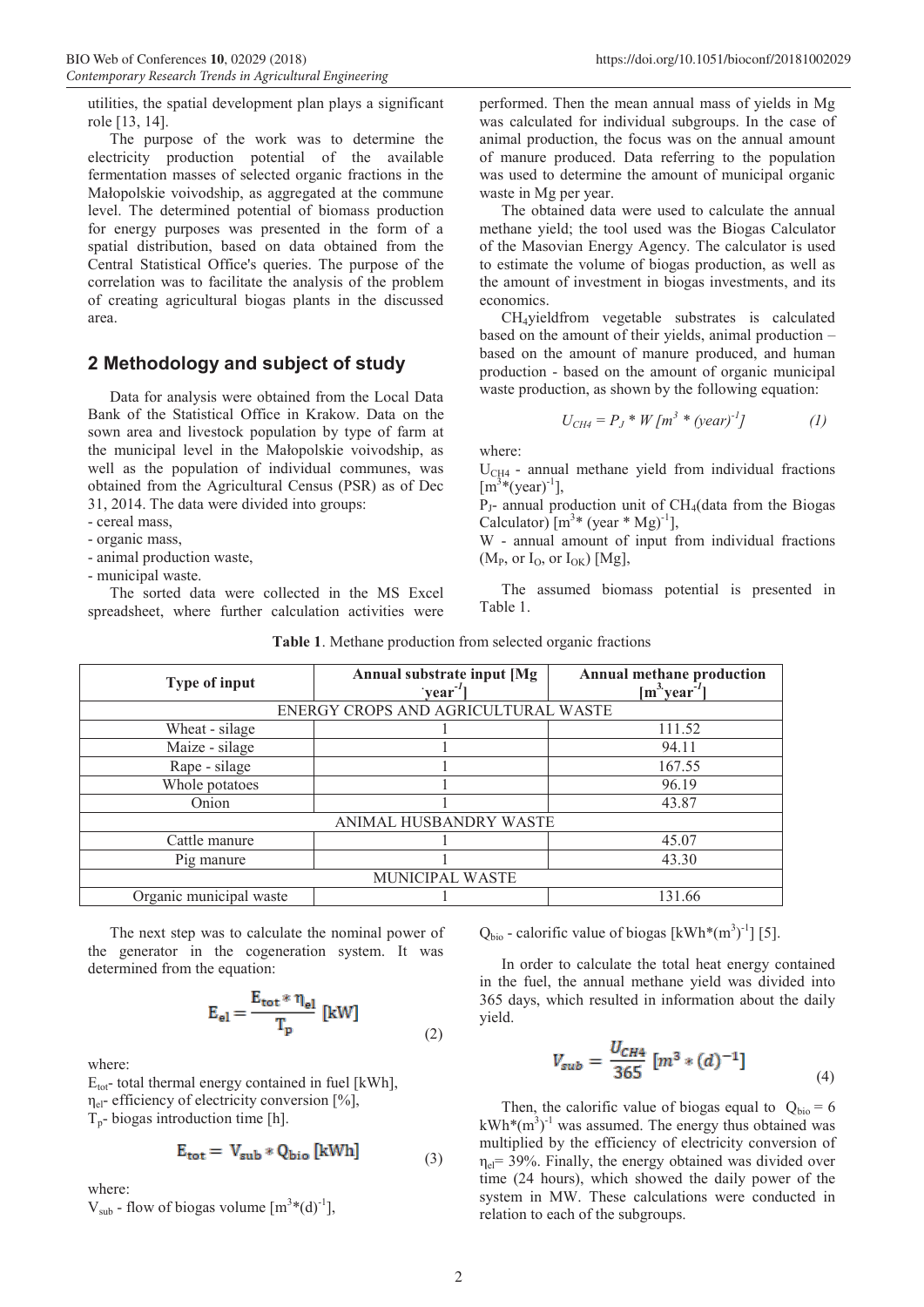Next, data on the methane yield of individual groups and the calculated power of the generator in the cogeneration system were collected in a MS Office Excel worksheet, and columns of data sums from the analyzed subgroups in both categories were added. The next step was to generate spatial databases in the form of maps.

The area of the Małopolskie voivodship was adopted as the subject of the research. The area of agricultural

land in Małopolskie was 4.4% of the national total. On the other hand, sowing in Małopolskie accounted for about 3.0% of the national total. The average area of ecological farms in Małopolskie in 2011 was 10 ha. Along with the increase in the area of farms, the proportion of fodder plants increased in relation to other crops [2, 13]. Figure 1a shows the structure of land use in Małopolskie in 2012.



**Figure 1 a.** Structure of land use in agricultural enterprises in 2012 in Małopolskie voivodship.

The above figure demonstrates that the largest share was occupied by good quality arable land, which constituted as much as 78%. Forests and forest land accounted for 13%. The least acreage was occupied by agricultural land, the soil condition of which was unsatisfactory; it accounted for 3%. The region of Małopolskie voivodship is intensively exploited

agriculturally, with the exception of the higher parts of the Carpathians. Agricultural land covers about 58% of the area, of which arable land constitutes approx.. 75% of the area of agricultural land on average.

A spatial database was developed and generated for this area. The Figure below (Figure 1b) demonstrates the study area.



**Figure 1b.** The study area.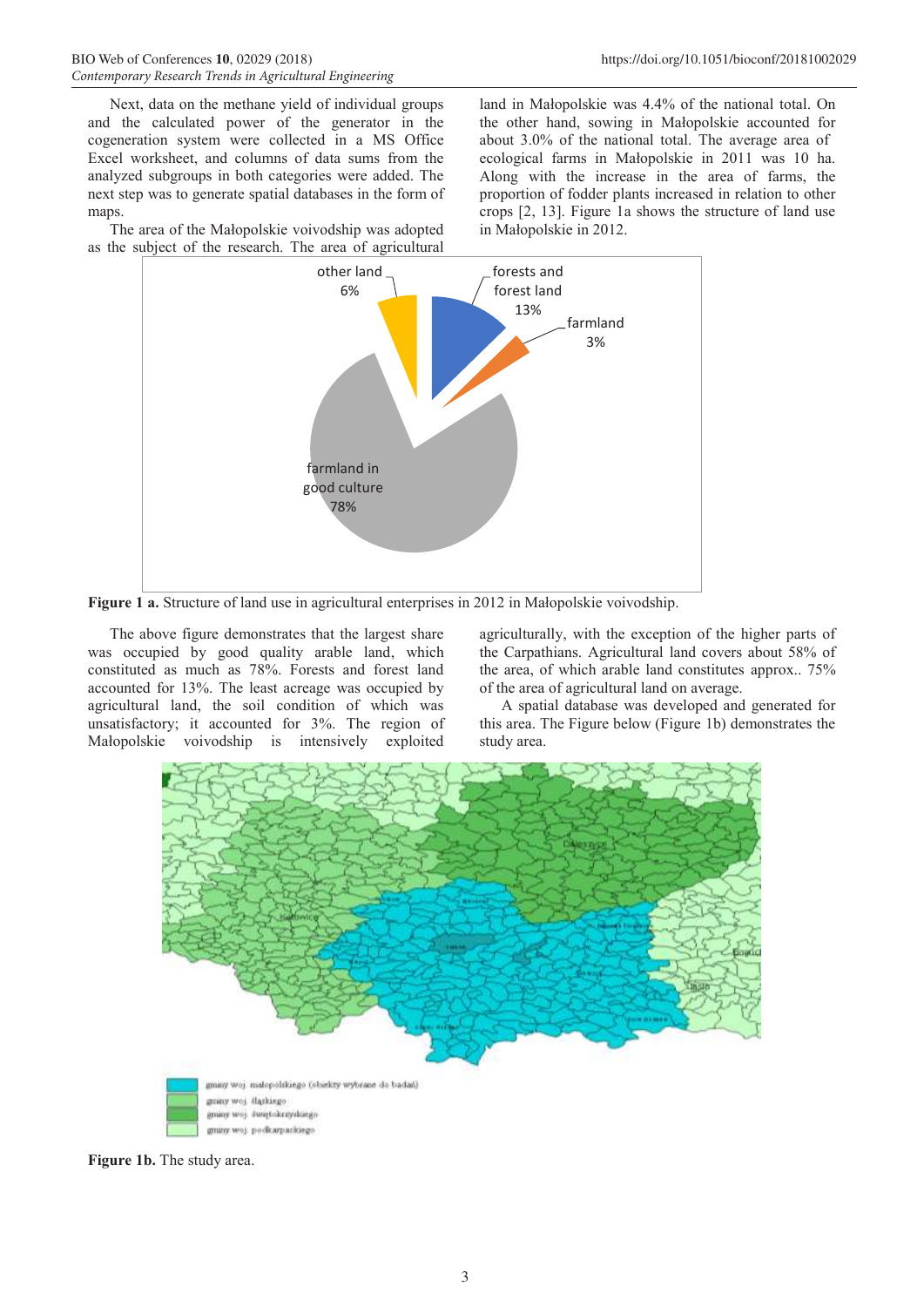#### **3 Findings**

The summary data on the nominal value of Eel shows that in the Małopolskie voivodeship there may be the following maximum number of biogas plants for each group:

- microbiological biogas plants 2
- small biogas plants 6
- large biogas plants 175

Maps were generated based on the obtained data and developed analyses and calculations.

The following drawings (Figure 2 - Figure 7) present the spatial development of the data in question. These are data on the biomethane production potential of individual substrates at the commune level and the electricity generating potential of the obtained biomethane.



**Figure 2**. Potential of biomethane production of the organic fraction of municipal waste at the commune level of the Małopolskie voivodship.

The volume of municipal waste production is closely related to the number of inhabitants of a given commune, so the potential of methane production will grow similarly with the increase in the population of the region. Municipalities with the largest CH<sub>4</sub>production<br>potential in the Małopolskie voivodship are: the potential in the Małopolskie municipality of Krakow with a daily quantity of

6,183,3,82  $m<sup>3</sup>$  of biomethane, the municipality of Tarnow, with over  $9,000$  m<sup>3</sup> per day, and Nowy Sacz with  $6805$  m<sup>3</sup>per day. The lower range of the scale is occupied by the municipalities of Racławice and Bolesław, with a daily methane yield of approx.  $200 \text{ m}^3$ . The average value in this category is  $1505 \text{ m}^3\text{CH}_4$ .



**Figure 3**. Potential of biomethane production of the production waste mass at the commune level of the Małopolskie voivodship.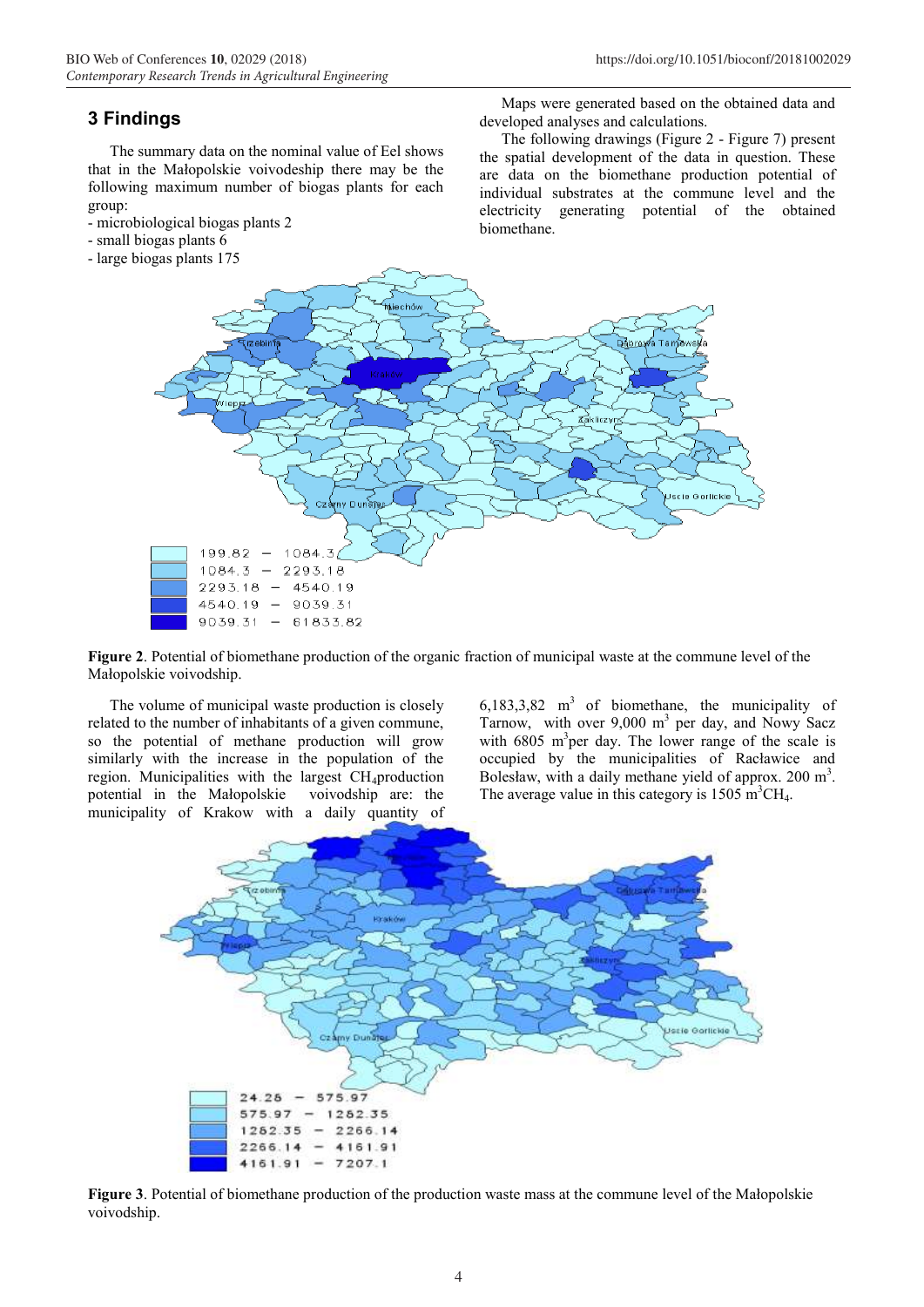The potential of biomethane production from grain production masses in the communes of Małopolskie voivodship is growing towards the northern part of the area. The minimum value is  $24.27 \text{ m}^3$  for the municipality of Szczawnica, then Bukowno, Zakopane

and Sucha Beskidzka, i.e. mountain areas. The maximum value is over  $7200 \text{ m}^3$ . Such methane yields from cereals are possible in the municipality of Miechów.



**Figure 4.** Potential of biomethane production from all studied masses at the commune level of the Małopolskie voivodship.

The potential of biomethane production from all studied masses at the commune level of the Małopolskie voivodship is diversified. A tendency for higher potential to accumulate in the north-western part of the voivodship is noticeable. Municipalities with the highest biogas production potential of the studied fractions, at 100% biogas development, are: the municipality of Krakow,

with a daily yield of  $83176.7 \text{ m}^3$ , then the municipality of Miechów, with over two times lesser potential, and further the communes of Proszowice, Czarny Dunajec and Żabno. The lowest potential in terms of CH4yield ischaracteristic of the communes Bukowno  $(1135.5 \text{ m}^3)$ , Sucha Beskidzka, Szczawnica, Rytro and Jordanów.



**Figure 5.** Potential for generating electricity from biomethane obtained from the organic fraction of municipal waste.

In the Małopolskie voivodship, the potential for generating electricity from biomethane produced from municipal waste ranges from 0.019 to 6.028 MW, and as

such, it is differentiated. Its mean value is 0.146 MW. The maximum result is assigned to the municipality of Krakow, which is related to the population of the city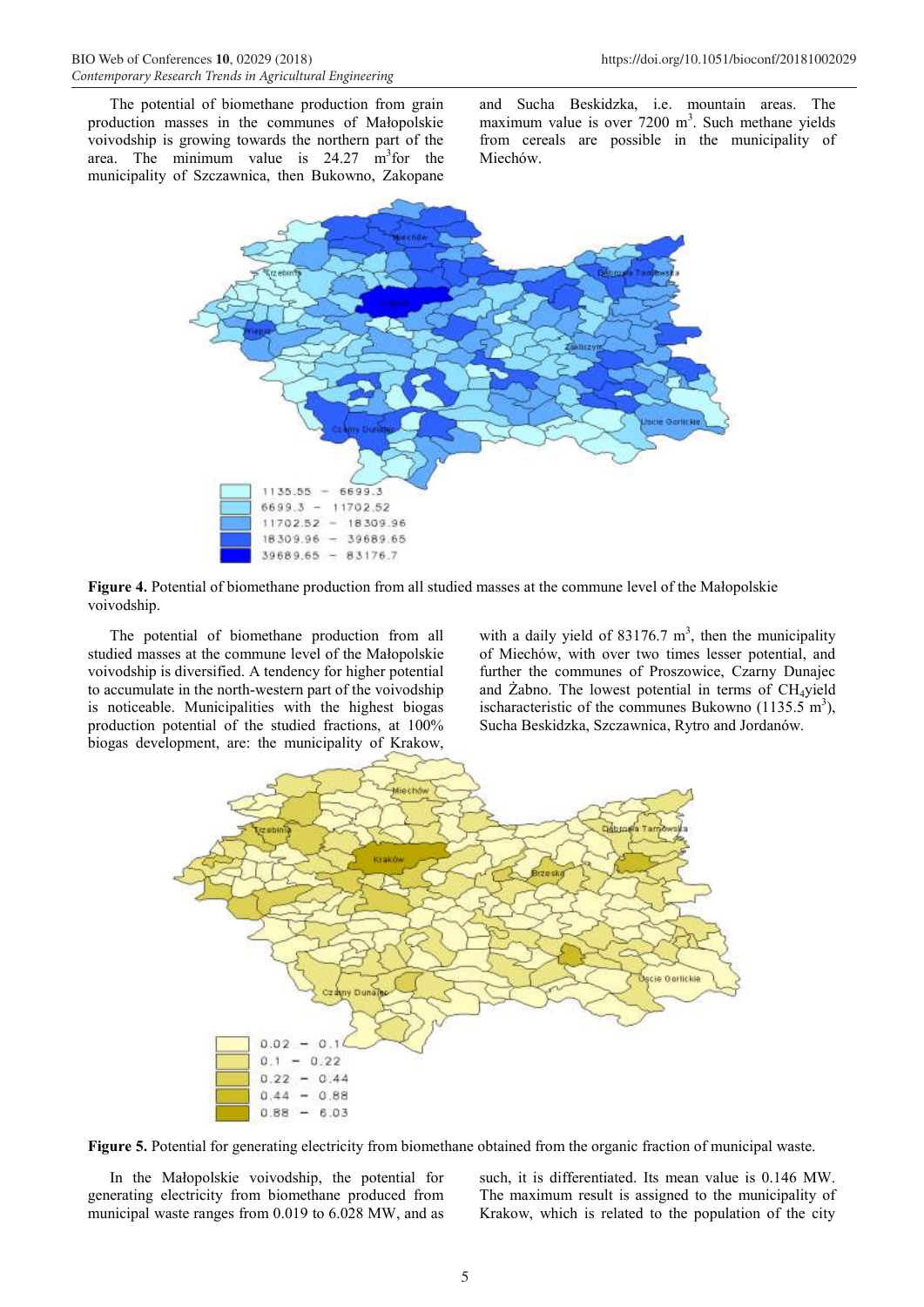and its area. Second largest result, only 0.881 MW, is assigned to the municipalities of Tarnow and then Nowy Sacz. Thus, a direct corellation can be observed between the number of residents and the amount of waste, and at

the same time the higher energy potential. The lower range of 0.02 MW is taken by the communes: Racławice, Bolesław, Radziemice, Gremboszów and Mędrzechów.



Figure 6. Potential for generating electricity from biomethane obtained from cereal masses.

The energy potential of cereal masses increases towards the north of the voivodship. The spatial distribution of individual plants also demonstrates the soil and climatic conditions of the studied area. It is clear, therefore, that mountain areas are not suitable for growing cereals. The amount of energy possible to obtain from cereals (assuming 100% consumption for biogas purposes) ranges from 0.0023 to 0.702 MW. The

average value was 0,129 MW. The values of the lower range are assigned to the communes of Szczawnica, Bukowno, and Zakopane, i.e. mountain communes, while the maximum value of energy potential of biomethane obtained from cereal masses is assigned to the municipality of Miechów in the north of the voivodship.



**Figure 7**. Potential for generating electricity from biomethane obtained from all studied fractions.

When discussing the spatial distribution of all studied fractions, it can be seen that the potential for the generation of electricity from biomethane obtained from all studied fractions in the Małopolskie voivodship is